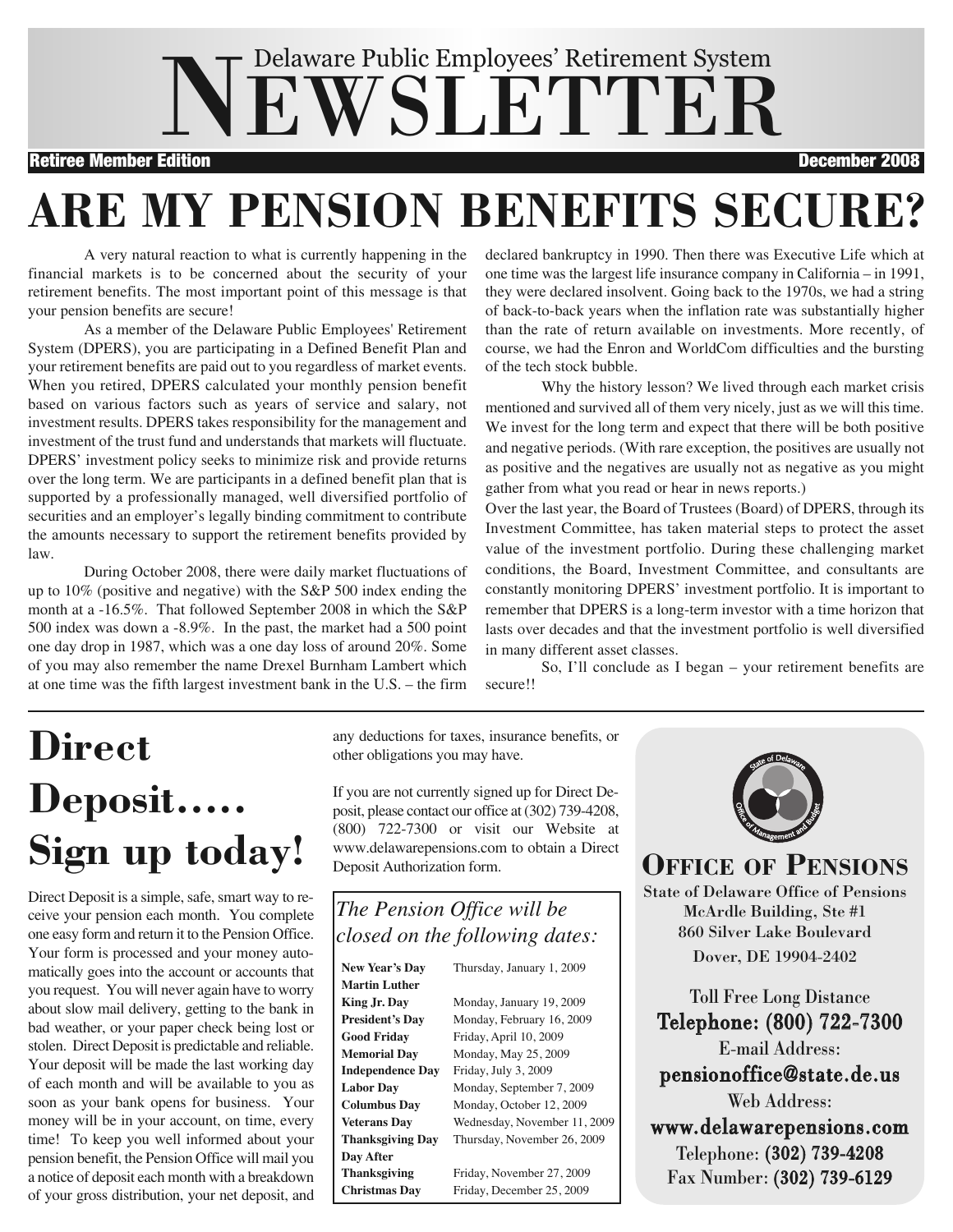#### **Annual Financial Reporting**

This year the Delaware Public Employees' Retirement System (DPERS) has been confronted with very challenging market conditions. The System's investments incurred a 1.3% decline gross of fees in Fiscal Year 2008. The total System's annualized returns for the last 5, 10, and 15 years are 10.5%, 7.1% and 9.8% respectively. Over the last year, the Board of Trustees (Board) of DPERS, through its Investment Committee, has taken material steps to protect the asset value of the investment portfolio. During these challenging market conditions, the Board, Investment Committee, and consultants are constantly monitoring DPERS' investment portfolio. It is important to remember that DPERS is a long-term investor with a time horizon that lasts over decades and that the investment portfolio is well diversified in many different asset classes.

As a member of a DPERS pension plan, you participate in a Defined Benefit Plan, and your retirement benefits are paid out to you regardless of market events. When you retired, DPERS calculated your monthly pension benefit based on various factors such as years of service and salary, not investment results. DPERS takes responsibility for the management and investment of the trust fund and understands that markets will fluctuate. DPERS' investment policy seeks to minimize risk and provide returns over the long term.



During the past fiscal year, DPERS achieved many operational goals, including the creation of an Other Post-Employment Benefits (OPEB) Fund Trust which allows for the accumulation of funds provided by the State to pay insurance costs for retiree health care. The DPERS Board of Trustees serves as the Board of Trustees for the OPEB Fund Trust and manages the investment of those assets. The Board also completed a thorough review of the structure and regulations of the nine plans/funds it administers for compliance with tax laws and rules. Participation in the County & Municipal pension plans continued to grow with the addition of the Towns of Middletown, Fenwick Island, and the paid staffs of the Cheswold, Elsmere, and Five Points Fire Companies.

The Pension System also completed the installation of an improved document imaging and work flow system to allow greater efficiency in handling active employee and retiree data. The application also allows enhanced text search capabilities. Also in Fiscal Year 2008 work began to implement a new financial reporting system. The System also released a Request for Proposals for the Fiscal Year 2009 upgrade of the existing human resource system that houses all beneficiary data and calculations.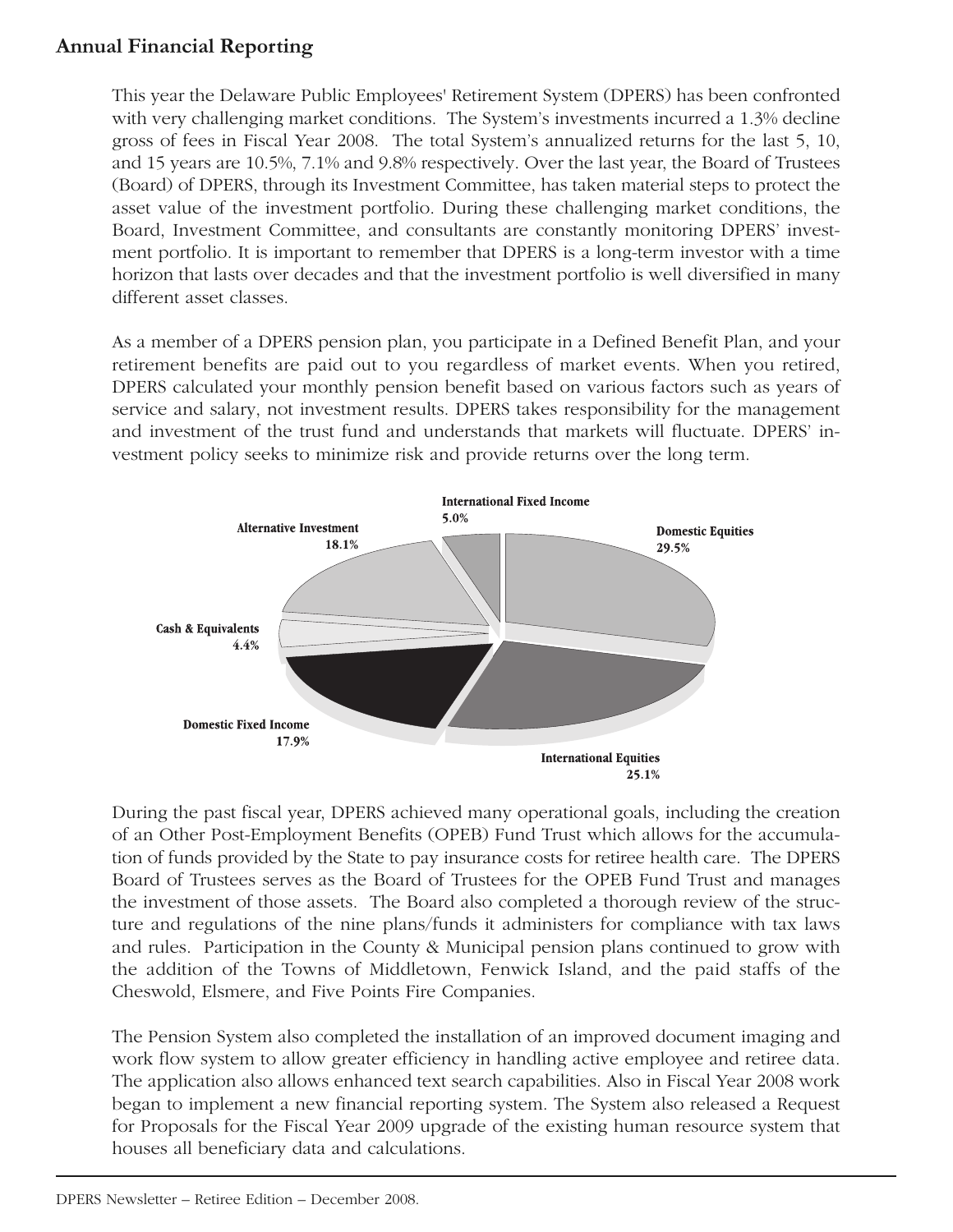The DPERS Comprehensive Annual Financial Report for the fiscal year ended June 30, 2007 was awarded the Government Finance Officers Association of the United States and Canada (GFOA) Certificate of Achievement for Excellence in Financial Reporting. In order to be awarded a Certificate of Achievement, a government unit must publish an easily readable and efficiently organized comprehensive annual financial report. This report must satisfy both generally accepted accounting principles and applicable legal requirements. A Certificate of Achievement is valid for a period of one year only. This is the twelfth consecutive year that DPERS has received a Certificate of Achievement. We believe that our current comprehensive annual financial report continues to meet the Certificate of Achievement Program's requirements, and we are submitting it to the GFOA to determine its eligibility for another certificate.

In addition, the Public Pension Coordinating Council (PPCC) granted the System the Public Pension Standards Award for 2007. The major PPCC goal is to promote excellence in plan design and administration among state and local public retirement systems. The Public Pension Standards considered include: comprehensive benefit programs, funding adequacy, receipt of GFOA award in current year, independent actuarial valuation, independent audit review resulting in an unqualified opinion from the auditor, independent investment performance evaluation, adoption of written fiduciary standards by Board and Investment Committee, and communications with membership.

| <b>Pension Plan/Fund</b>                  | <b>Ending Market</b><br>Value as of<br><b>June 30, 2008</b><br>(in thousands) | <b>Funding</b><br>Status as of<br><b>June 30, 2008</b> |  |
|-------------------------------------------|-------------------------------------------------------------------------------|--------------------------------------------------------|--|
| <b>State Employees'</b>                   | \$<br>6,643,042                                                               | 103.1%                                                 |  |
| Special Fund                              | 617                                                                           | 124.8%                                                 |  |
| <b>New State Police</b>                   | 211,653                                                                       | 100.7%                                                 |  |
| Judiciary                                 | 45,978                                                                        | 84.5%                                                  |  |
| County & Municipal Police & Firefighters' | 99,974                                                                        | 98.6%                                                  |  |
| County & Municipal Other Employees'       | 12,739                                                                        | 90.7%                                                  |  |
| Delaware Volunteer Firemen's              | 13,073                                                                        | 50.4%                                                  |  |
| Diamond State Port Corporation            | 13,009                                                                        | 94.7%                                                  |  |
| <b>Closed State Police</b>                | 680                                                                           | 0.2%                                                   |  |
|                                           |                                                                               |                                                        |  |

*the Closed State Police Plan is a pay-as-you-go plan.*

### **EMPLID - What is it and where did it come from?**

EMPLID stands for Employee Identification number. The Office of Pensions Comprehensive Retirement Information System (CRIS) uses EMPLID rather than Social Security Number to identify members. The EMPLID provides privacy for the employee. If you do not know your EMPLID number, we are also able to reference your account with your Social Security Number.

Rather than print someone's Social Security Number on

a report, we use an EMPLID. The Office of Pensions can locate each member in the system by the EMPLID and unauthorized persons do not have the ability to view the member's Social Security Number. Each member of the Delaware Public Employees' Retirement System has their own unique EMPLID, separate from any other system, and retains that number throughout their service and/or retirement. The EMPLID is a system-generated number that is assigned to the member when they are first entered into CRIS.